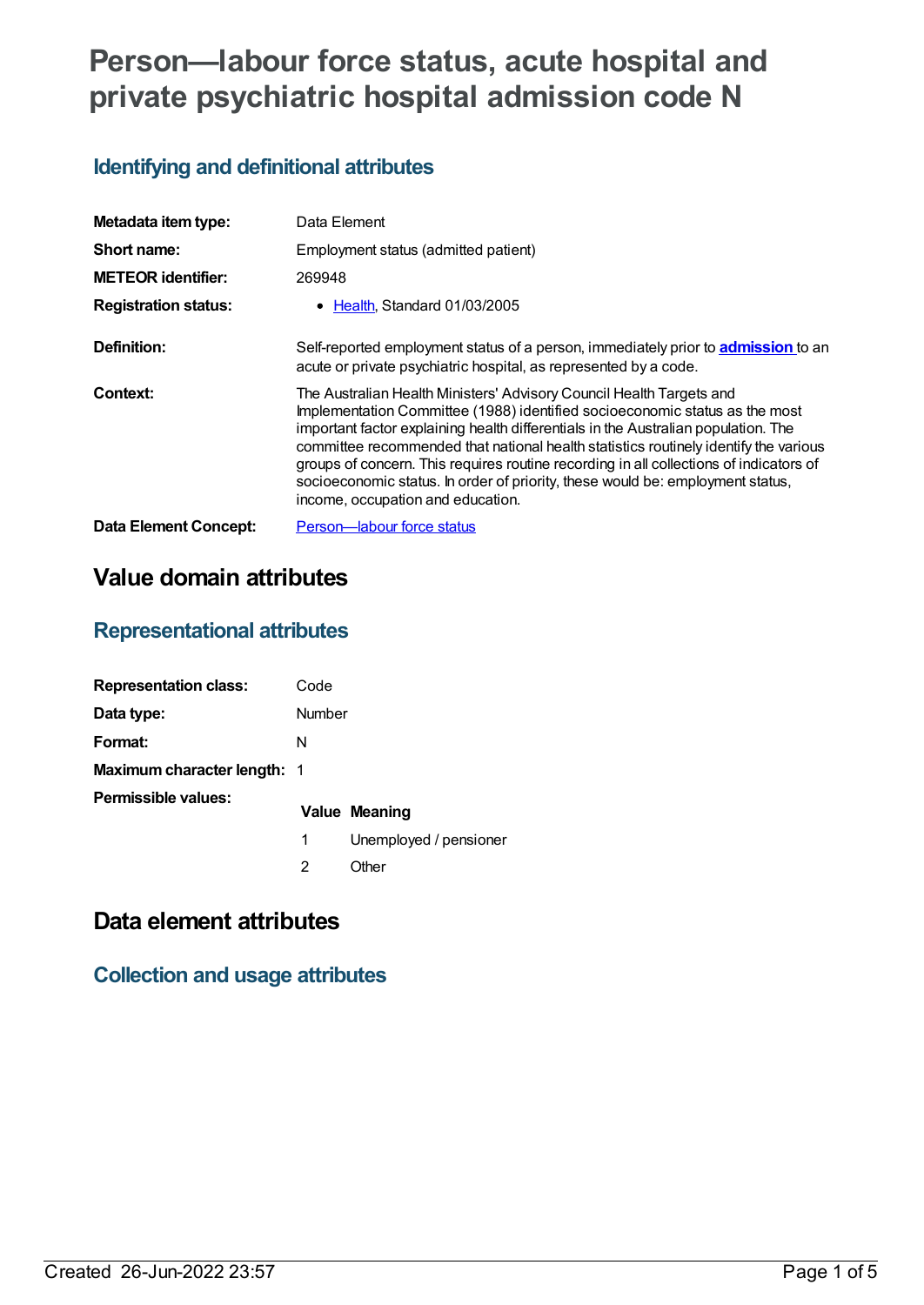**Collection methods:** In practice, this metadata item and current or last occupation could probably be collected with a single question, as is done in Western Australia:

Occupation?

For example:

- housewife or home duties
- pensioner miner
- tree feller
- retired electrician
- unemployed trades assistant
- child
- student
- accountant

However, for national reporting purposes it is preferable to distinguish these two data items logically.

#### **Source and reference attributes**

**Submitting organisation:** National minimum data set working parties

#### **Relational attributes**

| Related metadata<br>references:                             | Supersedes <b>E</b> Employment status - acute hospital and private psychiatric hospital<br>admissions, version 2, DE, NHDD, NHIMG, Superseded 01/03/2005.pdf (15.1 KB)<br>No registration status |  |
|-------------------------------------------------------------|--------------------------------------------------------------------------------------------------------------------------------------------------------------------------------------------------|--|
| <b>Implementation in Data Set</b><br><b>Specifications:</b> | Admitted patient care NMDS 2016-17 Health, Superseded 05/10/2016                                                                                                                                 |  |
|                                                             | Implementation start date: 01/07/2016                                                                                                                                                            |  |
|                                                             | Implementation end date: 30/06/2017                                                                                                                                                              |  |
|                                                             | <b>Conditional obligation:</b>                                                                                                                                                                   |  |
|                                                             | Only supplied for specialised mental health care patients.                                                                                                                                       |  |
|                                                             |                                                                                                                                                                                                  |  |
|                                                             | Admitted patient care NMDS 2017-18Health, Superseded 25/01/2018                                                                                                                                  |  |
|                                                             | Implementation start date: 01/07/2017                                                                                                                                                            |  |
|                                                             | Implementation end date: 30/06/2018                                                                                                                                                              |  |
|                                                             | <b>Conditional obligation:</b>                                                                                                                                                                   |  |
|                                                             | Only supplied for specialised mental health care patients.                                                                                                                                       |  |

[Admitted](https://meteor.aihw.gov.au/content/676382) patient care NMDS 2018-19ACT Health [\(retired\)](https://meteor.aihw.gov.au/RegistrationAuthority/9), Candidate 09/08/2018 [Health](https://meteor.aihw.gov.au/RegistrationAuthority/12), Superseded 12/12/2018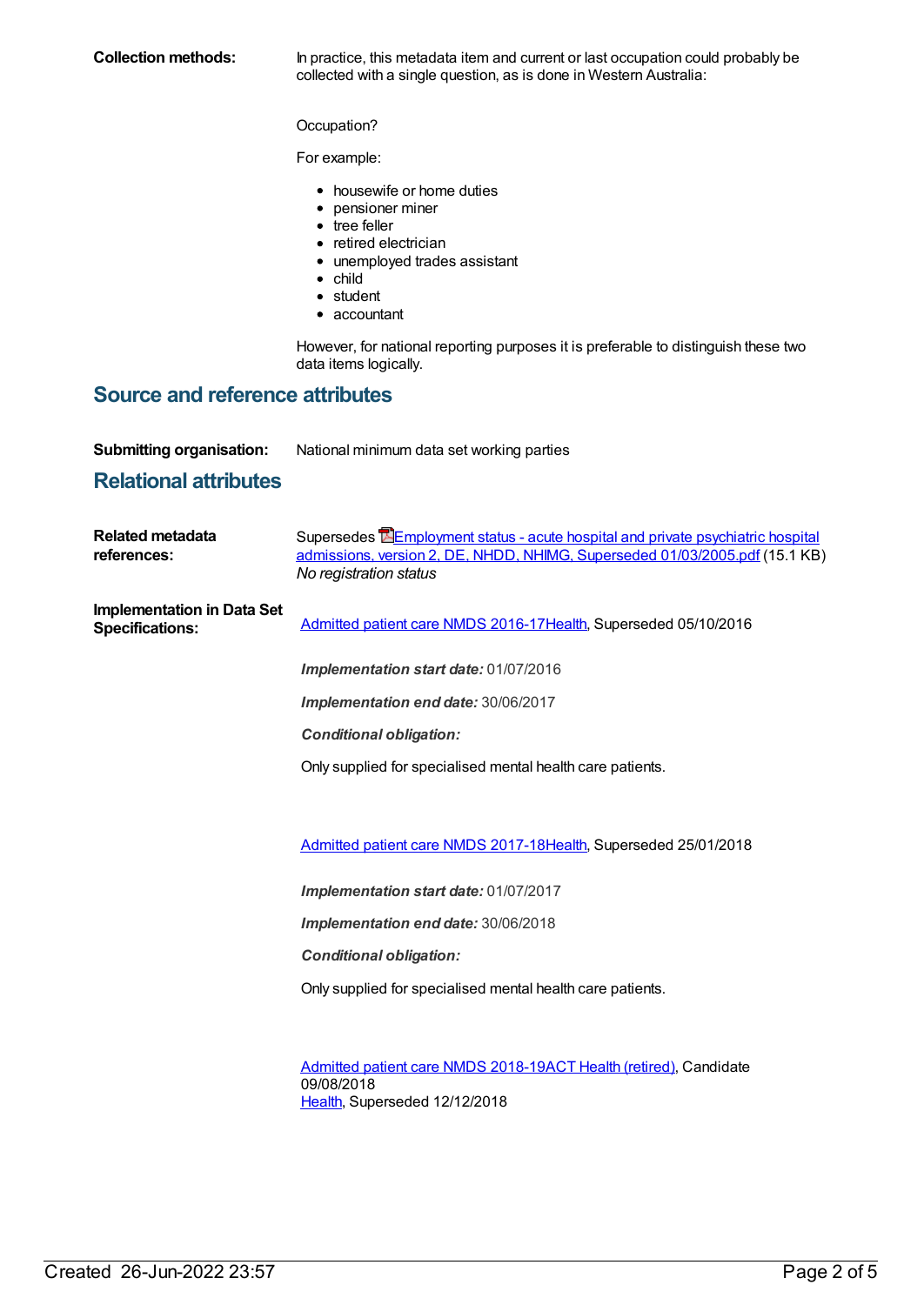*Implementation start date:* 01/07/2018 *Implementation end date:* 30/06/2019 *Conditional obligation:* Only supplied for specialised mental health care patients.

[Admitted](https://meteor.aihw.gov.au/content/699728) patient care NMDS 2019-20[Health](https://meteor.aihw.gov.au/RegistrationAuthority/12), Superseded 18/12/2019

*Implementation start date:* 01/07/2019 *Implementation end date:* 30/06/2020 *Conditional obligation:* Only supplied for specialised mental health care patients.

[Admitted](https://meteor.aihw.gov.au/content/713850) patient care NMDS 2020–2[1Health](https://meteor.aihw.gov.au/RegistrationAuthority/12), Superseded 05/02/2021

*Implementation start date:* 01/07/2020 *Implementation end date:* 30/06/2021 *Conditional obligation:* Only supplied for specialised mental health care patients.

[Admitted](https://meteor.aihw.gov.au/content/728439) patient care NMDS 2021–2[2Health](https://meteor.aihw.gov.au/RegistrationAuthority/12), Superseded 20/10/2021

*Implementation start date:* 01/07/2021 *Implementation end date:* 30/06/2022 *Conditional obligation:* Only supplied for specialised mental health care patients.

[Admitted](https://meteor.aihw.gov.au/content/742173) patient care NMDS 2022–2[3Health](https://meteor.aihw.gov.au/RegistrationAuthority/12), Standard 20/10/2021

*Implementation start date:* 01/07/2022

*Implementation end date:* 30/06/2023

*Conditional obligation:*

Only required to be reported for episodes of admitted patient care with **Hospital** [service—care](file:///content/711010) type, code N[N] recorded as: Code 11: Mental health care.

[Admitted](https://meteor.aihw.gov.au/content/334031) patient mental health care NMD[SHealth](https://meteor.aihw.gov.au/RegistrationAuthority/12), Superseded 23/10/2006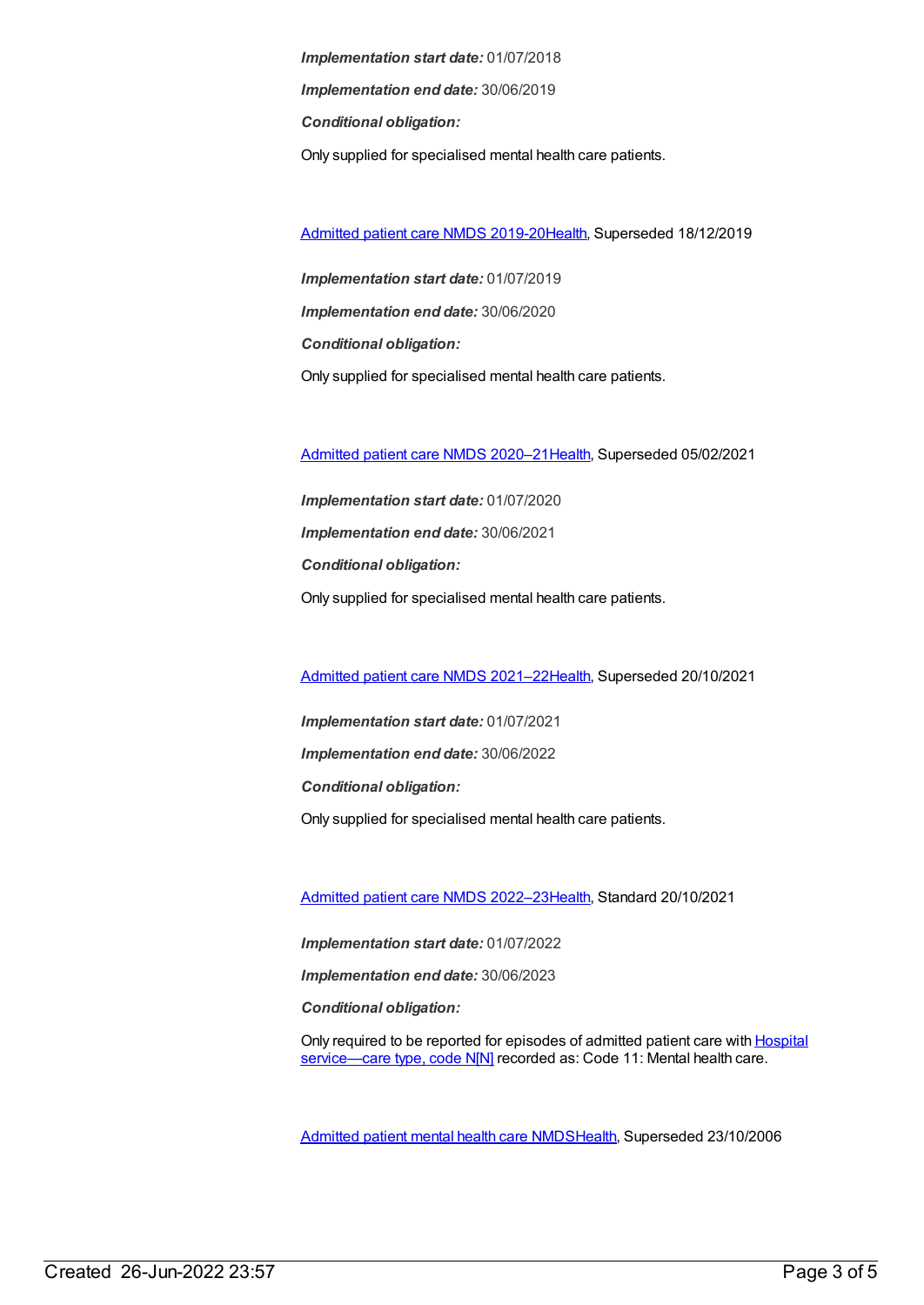*Implementation start date:* 01/07/2006

*Implementation end date:* 30/06/2007

[Admitted](https://meteor.aihw.gov.au/content/273048) patient mental health care NMD[SHealth](https://meteor.aihw.gov.au/RegistrationAuthority/12), Superseded 07/12/2005

*Implementation start date:* 01/07/2005

*Implementation end date:* 30/06/2006

[Admitted](https://meteor.aihw.gov.au/content/345110) patient mental health care NMDS 2007-08[Health](https://meteor.aihw.gov.au/RegistrationAuthority/12), Superseded 05/02/2008

*Implementation start date:* 01/07/2007

*Implementation end date:* 30/06/2008

[Admitted](https://meteor.aihw.gov.au/content/362305) patient mental health care NMDS 2008-09[Health](https://meteor.aihw.gov.au/RegistrationAuthority/12), Superseded 04/02/2009

*Implementation start date:* 01/07/2008

*Implementation end date:* 30/06/2009

[Admitted](https://meteor.aihw.gov.au/content/374207) patient mental health care NMDS 2009-10[Health](https://meteor.aihw.gov.au/RegistrationAuthority/12), Superseded 05/01/2010

*Implementation start date:* 01/07/2009

*Implementation end date:* 30/06/2010

[Admitted](https://meteor.aihw.gov.au/content/386799) patient mental health care NMDS 2010-11[Health](https://meteor.aihw.gov.au/RegistrationAuthority/12), Superseded 18/01/2011

*Implementation start date:* 01/07/2010

*Implementation end date:* 30/06/2011

[Admitted](https://meteor.aihw.gov.au/content/426872) patient mental health care NMDS 2011-12[Health](https://meteor.aihw.gov.au/RegistrationAuthority/12), Superseded 07/12/2011

*Implementation start date:* 01/07/2011

*Implementation end date:* 30/06/2012

[Admitted](https://meteor.aihw.gov.au/content/471383) patient mental health care NMDS 2012-13[Health](https://meteor.aihw.gov.au/RegistrationAuthority/12), Superseded 02/05/2013